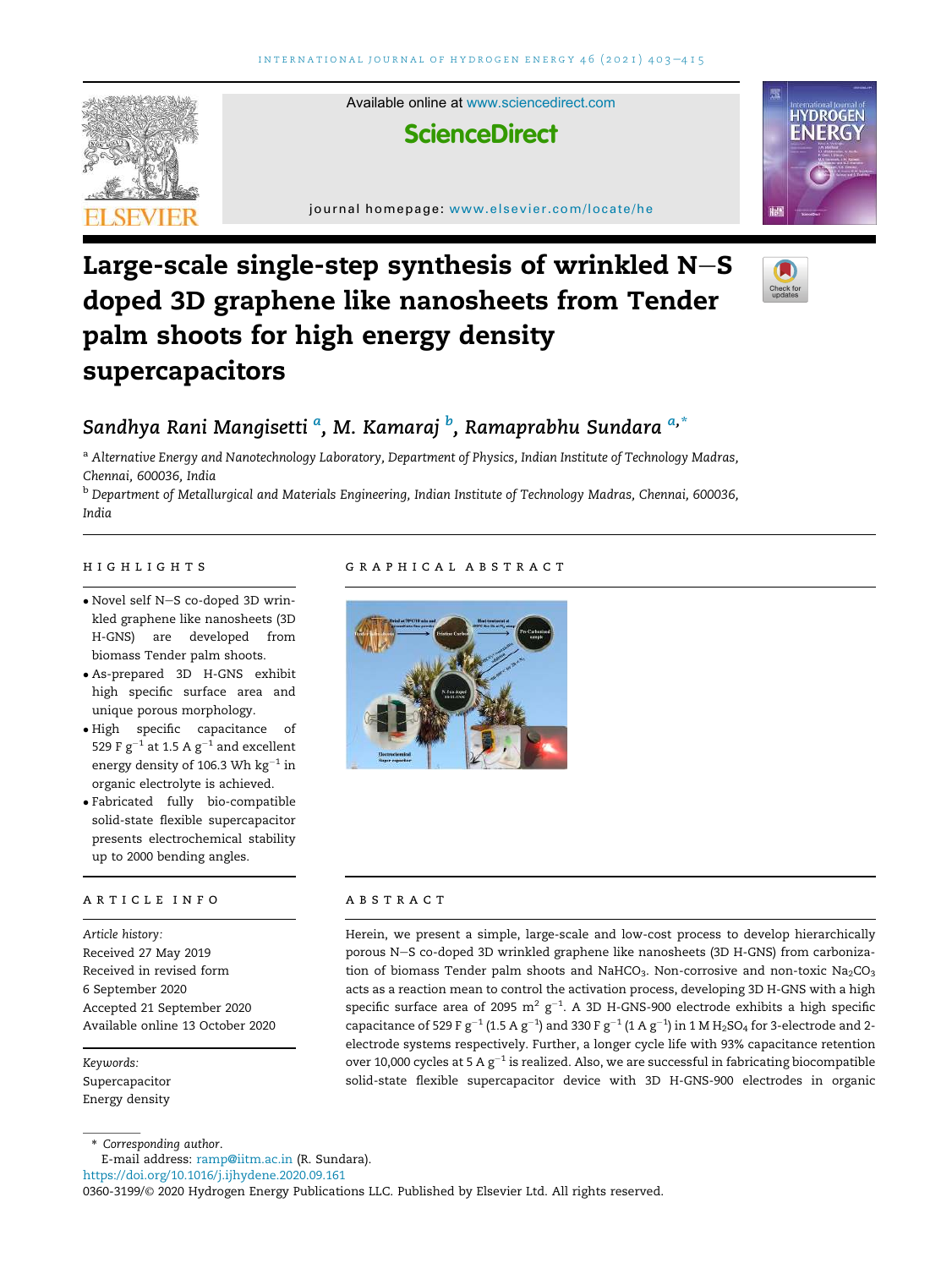Wrinkled graphene Nanosheets High surface area Biomass

electrolyte with 3 V voltage range, demonstrating to run a toy fan and lightning a LED for 15 min after charging for 60 s.

© 2020 Hydrogen Energy Publications LLC. Published by Elsevier Ltd. All rights reserved.

#### Introduction

Electrochemical supercapacitors store energy by charge accumulation at the electrode-electrolyte interface through non-faradaic process, which provides high power density and long cycle life as converse to batteries, where charge storage takes place due to electrochemical reduction-oxidation (redox) reactions. Supercapacitors find their use in high power applications like drilling, camera flash, hybrid electric vehicles and memory backup systems. However, the limitation associated with supercapacitors is low energy density, which hinders their use in predominant applications  $[1-5]$ . Supercapacitors are basically of two kinds: electric double layer capacitors (EDLCs) and pseudo capacitors (PCs). In EDLC supercapacitors, non-faradaic charge transfer occurs at the electrode-electrolyte interface whereas on contrary, faradaic reactions are responsible for the charge storage in PCs. Generally, carbon-based nanomaterials (graphene, carbon nanotubes, carbon nanofibers, activated carbon and carbon aerogel etc.) possess EDLC behavior. On the other hand, additionally attached oxygen-containing groups, carboxyl groups to carbon nanomaterials, heteroatom doping (N-, S-, Pand B-) in carbon nanostructures, metal oxides (TiO<sub>2</sub>, MnO<sub>2</sub>,  $RuO<sub>2</sub>$ , CuO, Fe<sub>2</sub>O<sub>3</sub>, NiO, Fe<sub>3</sub>O<sub>4</sub> and IrO<sub>2</sub> etc.) and conducting polymers (polypyrrole, polyaniline etc.) contribute to pseudo capacitance and boost the supercapacitive performance. Therefore, in order to enhance the electrochemical performance including energy density without compromising with power density and cycle life of supercapacitor, it is important to design and develop carbon-based electrode materials owning good electrical conductivity, high specific surface area and proper pore size distribution with the insertion of PC material  $[6-8]$ .

Though the commercialized supercapacitors are based on activated carbon, they suffer from low specific capacitance resulting from their low electrical conductivity and a large number of micro pores, which may reduce ion and charge transportation rate  $[9-12]$ . As known, carbon nanomaterials such as graphene, carbon nanotubes, carbon nanofibers and carbon nanocomposite materials are playing a promising role in energy storage applications  $[13-15]$ . Among these, twodimensional (2D) structured graphene sheets are seeking more attention due to high electrical conductivity, excellent mechanical strength, thermal stability, chemical stability and large surface area. Apart from this, there are many reports based on 2D carbon nanomaterials such as graphene, carbon nanosheets and their composites with a three-dimensional (3D) structure, which are used as electrode materials for energy storage applications mainly batteries and supercapacitors. 3D nanomaterials play a vital role in improving the

electrochemical performance including specific capacitance, energy density, power density and cycle life of supercapacitors. Nevertheless, in 2D structures, aggregation of graphene nanosheets due to strong van der Waals forces happens and as a result, macro particles are formed and nanosheets are not accessible for the ion adsorption and charge transportation, degrading the electrochemical performance. Thus, the better replacement for 2D graphene nanosheets would be a 3D graphene nanosheets. 3D graphene nanosheets are potential alternative electrode materials for supercapacitors due to their good electrical conductivity, unique structure with interconnected pores. 3D graphene and its derivatives find applications in different sectors namely sensors, fuel cells, batteries, hydrogen production and storage, solar cells and supercapacitors. In comparison to 2D graphene, 3D graphene manifests superior surface area and porosity that advantage them in enhancing their energy storage properties. 3D graphene exhibits increased number of active sites due to their unique morphology, leading to better electrode-electrolyte interaction and hence better electrochemical properties than 2D structures  $[16-20]$ . In the second place, heteroatom doping especially N-S doping in biomass derived carbon have got considerable attention in academia and industries due to their ability to enhance the charge storage with high energy and power densities. N-doping improves the electron-transfer properties of the carbon material whereas that of S-doping improves the pseudo capacitive performance  $[21-24]$ .

The precursors used for synthesizing such carbon nanomaterials involve expensive non-renewable materials and multiple preparation steps and the use of toxic chemical/ gaseous reagents, which limit their large-scale production [25,26]. Therefore, emerging a low-cost and environmentally friendly method for producing large-scale carbon nanomaterials with high specific surface area and distinctive pores structure is favorable for improving the electrochemical performance. Accordingly, 3D interconnected hierarchical porous graphene like structure with thin carbon walls and heteroatom doping is considered to be a promising electrode material. Here, the thin wrinkled walls of the graphitic carbons form a 3D graphene like network and provide a high conductivity, the unique pore structure consisting of interconnected meso, micro and macro pores, improves ion and charge transportation rate and reduces the ion diffusion path length. Designing hierarchical porous carbon materials using soft and hard templates demand number of time-consuming and expensive synthesis steps. Synthesis of high surface area conductive porous carbon materials utilizing biomassbased easy and efficient techniques for high-performance supercapacitor have found extensive interest in the recent times. Typically, the inherent microstructure and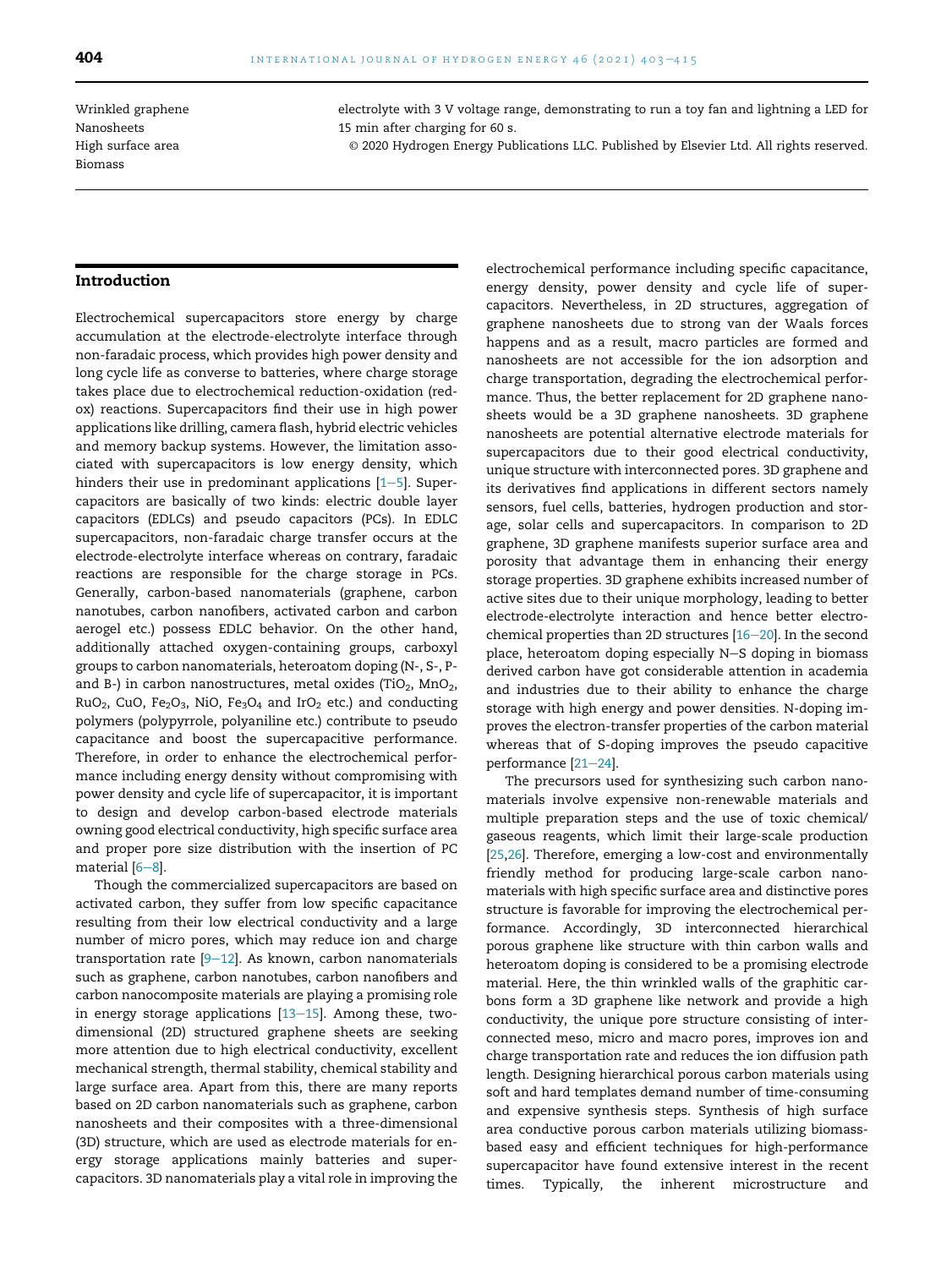composition of the biomass influence the final product structural and morphological properties of carbon nanomaterials and their electrochemical properties. N-S co-doped porous carbons were reported recently by using thiourea,  $Na<sub>2</sub>SO<sub>3</sub>$ , 1-Amino-2-thiourea and etc. [27-30]. However, most of these precursors are expensive and might release some toxic gases during the decomposition process.

The present work demonstrates a facile single-step ecofriendly synthesis process for self  $N-S$  co-doped 3D wrinkle graphene nanosheets (H-GNS) like structure with high surface areas by carbonization of biomass Tender palm shoots. For the first time, we have used Tender palm shoots as a self  $N-S$ co-doped carbon source and to further increase the heteroatom doping content, amoxicillin is used as an N-S doping agent. Tender palm shoots, rich in carbohydrates, are easily available in Asian countries and contain 1% of water, 94.1% of carbohydrates, 4% of protein, 0.5% of fat, and 1.4% of ash. Tender palm shoots and amoxicillin are carbonized at various temperatures ranging from 700 to 900  $^{\circ}$ C with NaHCO<sub>3</sub> to form a 3D wrinkled porous graphene like structure. Compared with the other chemical activation process, the present method based on  $NAHCO<sub>3</sub>$  is better and scalable, since the organic impurities developed during decomposition process can be easily removed with deionized water rinsing. To the best of our knowledge, no reports are available on Tender palm shoots derived self N-S doped 3D H-GNS for electrochemical supercapacitor applications.

#### Results and discussion

The overall process involved in the preparation of biomassderived 3D H-GNS is depicted in Fig. 1. To make sure that

the developed microstructure is appropriate, we carbonized the raw Tender palm shoots at 350  $\degree$ C in the nitrogen atmosphere and examined their microstructure by scanning electron microscopy (SEM). Fig. S1a shows the porous framework assembled by carbon walls in the carbonized palm shoots (see Supplementary data file). More specifically, the observed microstructure revealed a unique multilayer structure, investigated as the layers of graphitic structure. Eventually, if we could de-laminate and avoid the agglomeration of graphitic layers, a novel and largely scalable biomass-derived 3D porous graphene like nanosheets could obtain readily. Dual heteroatom doping is found to be more productive in comparison with single heteroatom doping and presents a unique set of properties due to the synergistic effects. Hence, we presented a simple single-step green synthesis process for self N-S co-doped high surface area wrinkled 3D graphene like nanosheets using Tender palm shoots and NaHCO<sub>3</sub>.

Carbonization process at 700  $\degree$ C and 800  $\degree$ C give rise to partial delamination as shown in Figs. S1b-c. For H-GNS at 900 °C as shown in SEM micrograph (Fig. 3) the wrinkled graphene like nanosheets are obtained, which comprise of interconnected graphene like sheets intertwining each other to attain 3D structure. Particularly, randomly crumpled sheets in line with one another with thick graphene layers at the edges are found which tend to contribute high graphitization in H-GNS-900. In comparison to conventional graphene nanosheets, the thin and distinctive wrinkles are significant in the as-synthesized 3D H-GNS, which might develop from the intense gasification and self-activation through the carbonization process. As seen in Fig. S1 and Fig. 3, the carbonization temperature also influences the morphology of as-prepared samples. Further investigations by transmission electron microscopy (TEM), disclosed the intertwining of the 3D structure



Fig.  $1 -$  Schematic representation for the synthesis process of H-GNS from Tender palm shoots.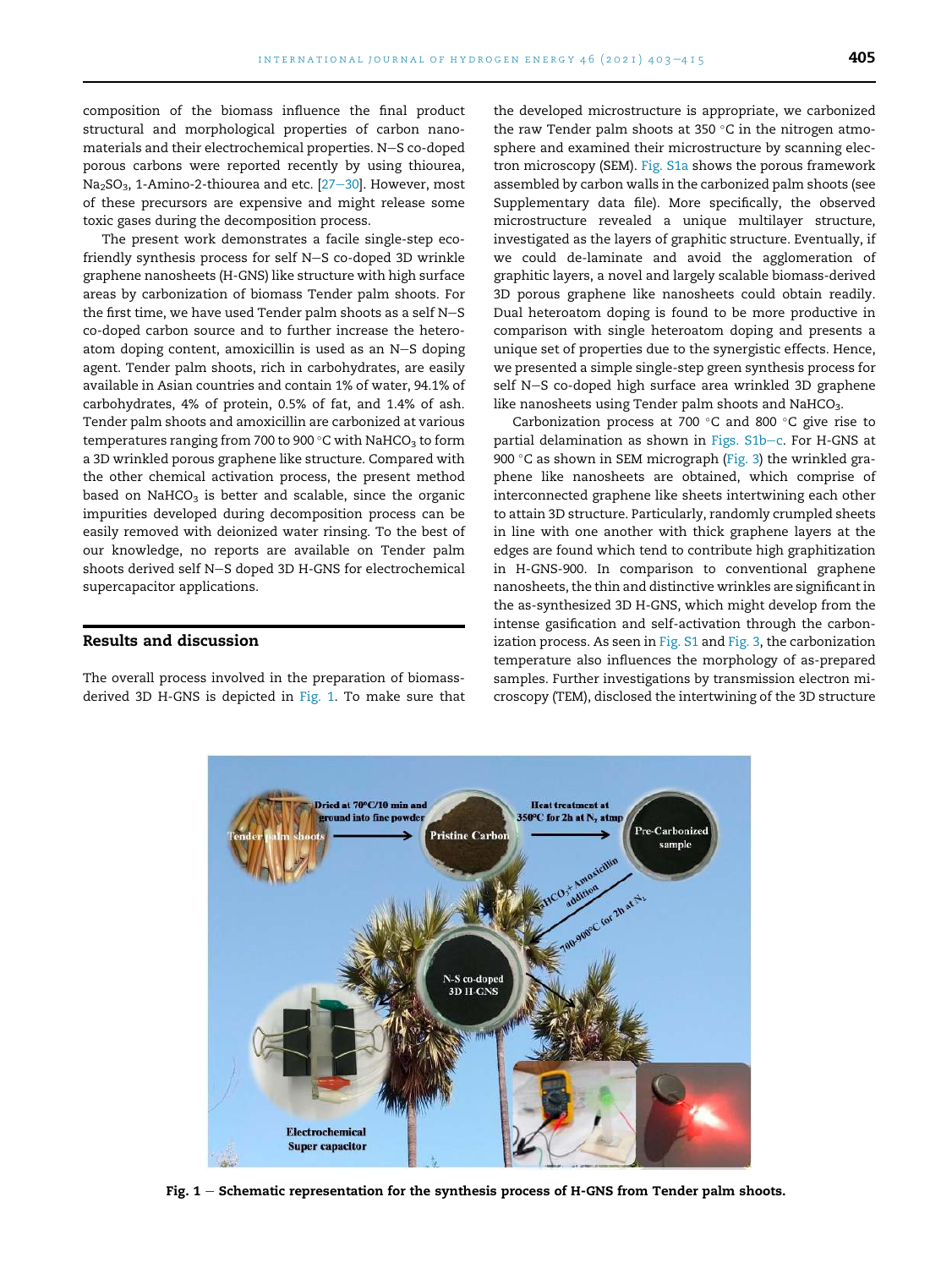

Fig.  $2 - (a)$  X-ray diffraction patterns and (b) Raman spectra of the H-GNS-700, H-GNS-800 and H-GNS-900.



Fig. 3 - FESEM images of (a) HGNS-900 and (b) HRTEM image of the H-GNS-900 (inset shows the SAED pattern of the H-GNS-900).

resulted in thin graphene like sheets of different thickness. The TEM image depicts conventional sheets comprised of few layers of graphene like nanosheets. The selected area electron diffraction (SAED) pattern of 3D H-GNS-900 suggests explicit diffraction ring pattern, which reveals the high degree crystalline nature. The energy dispersive X-ray (EDX) elemental mapping clearly shows the homogenous distribution of nitrogen; oxygen and sulfur within the H-GNS-900 (see Fig. S3).

The graphitization degree of the prepared samples is characterized by X-ray diffraction (XRD) and Raman spectroscopy. Fig. 2a displays the characteristic XRD peaks of the samples H-GNS-700, H-GNS-800, and H-GNS-900. With the increase of carbonization temperature from 700 to 900 $^{\circ}$ C, the diffraction peak (2 0 0) slightly shifts to higher scattering angles, and there is a reduction in intensity of the weak peak at 43°, indicating the higher degree of graphitization [31]. The peaks located at 25.9 $^{\circ}$  and 43 $^{\circ}$  are observed after the carbonization at 900 $\degree$ C, these peaks are characteristic of graphene sheets or graphene sheet like carbon materials, and indicating

a high degree of graphitization for 3D H-GNS with an interplanar spacing of 3.4 A. The broad diffraction peak denotes the existence of wrinkled nature of graphene like nanosheets.

Further, the Raman spectra of 3D H-GNS-700-900 samples show the existence of high degree of graphitization. The peaks at 1340  $\text{cm}^{-1}$ , 1585  $\text{cm}^{-1}$  and 2693  $\text{cm}^{-1}$  are related to the characteristic D (defects), G (graphitic) and 2D bands, respectively. The 3D H-GNS-900 spectrum showed a low intense D, sharp G, and 2D bands with an  $I_D/I_G$  ratio of 0.41, whereas  $I_D/I_G$ ratio for H-GNS-700 and H-GNS-800 are 0.84 and 0.89 respectively. The decreased  $I_D/I_G$  of 3D H-GNS-900 signifies relatively a higher degree of graphitization. The above results demonstrate that the spectrum is characteristic of graphene like nanosheets [32].

Then, to study the textural properties of the prepared electrode materials, nitrogen adsorption-desorption characteristics are elucidated at 77 K, and the results are presented in Fig. 4a. It is obvious that H-GNS-700 to H-GNS-900 exhibit both Type I and Type IV characteristic adsorption-desorption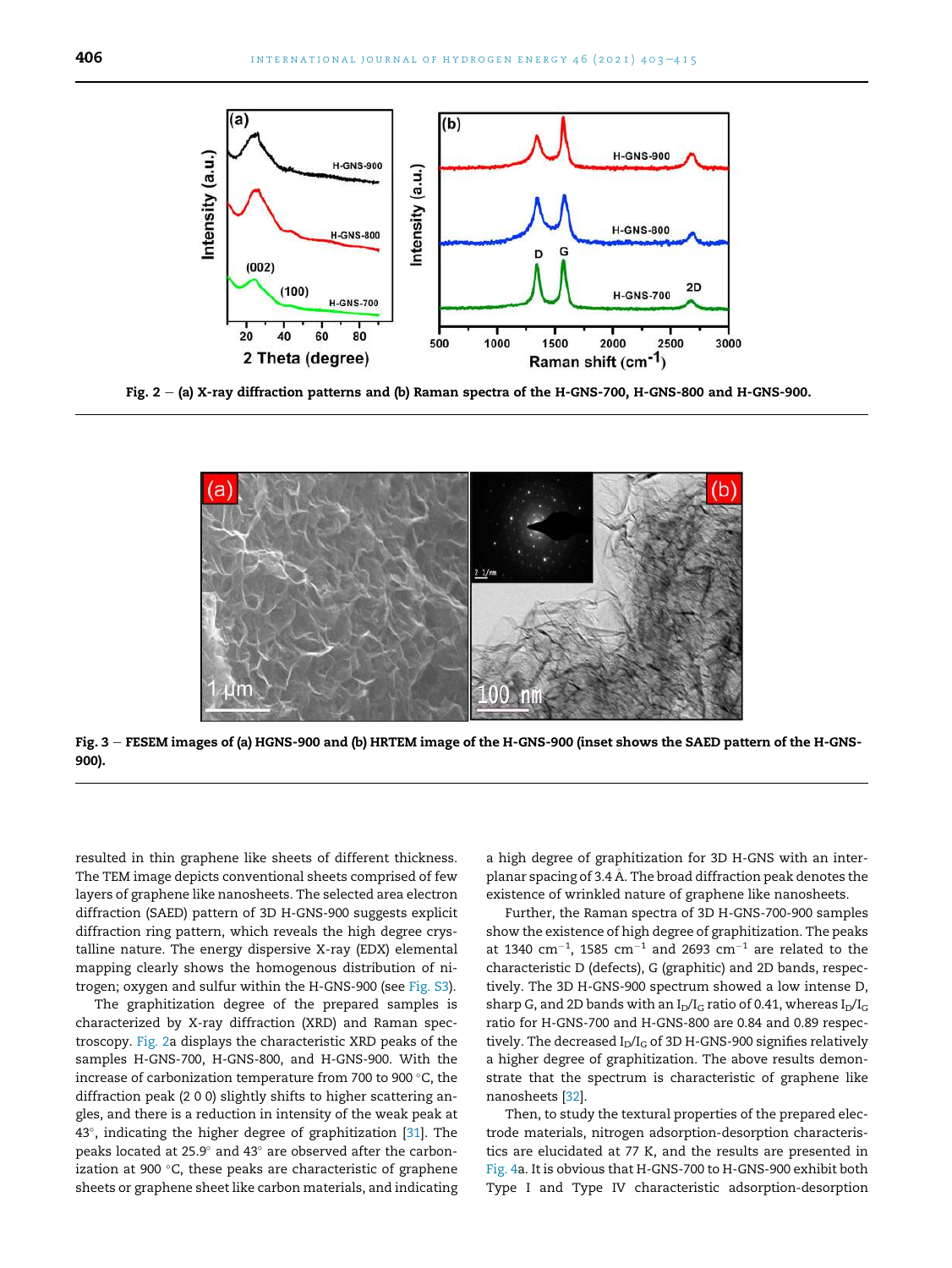

Fig.  $4 - (a)$  Nitrogen adsorption-desorption isotherms at 77 K and (b) pore size distributions of H-GNS-700, H-GNS-800 and H-GNS-900.

isotherms, which substantiates the hierarchical porous structure of the H-GNS samples [33]. There is significant prompt rise at lower pressures, attributes the presence of the micropores, and a broad curve that extends from  $P/P_0 = 0.4$  to 1 for H-GNS-700 to H-GNS-900 demonstrates the mesoporous structure. However, a significant hysteresis loop and obvious kink at high pressures ( $P/P_0$   $\degree$ 0.4) for H-GNS samples, signifies the development of the small number of macropores. Fig. 4b shows the pore size distribution (PSD) calculated using DFT (density functional theory) model. The specific surface area of H-GNS-900 found to be 2095  $\mathrm{m^{2}}$   $\mathrm{g^{-1}}$ , which is greater than that of H-GNS-700 (1478  $\mathrm{m^2\,g^{-1}}$ ) and H-GNS-800 (1738  $\mathrm{m^2\,g^{-1}}$ ). With increasing the carbonization temperature from 700 to 900 $\degree$ C, the total pore volume progressively increases from 0.90  $\rm cm^3~g^{\text{-}1}$  for the H-GNS-700 to 1.45  $\rm cm^3\, g^{\text{-}1}$  for the H-GNS-900. However, the pore diameter gradually decreased from 4.0 nm for the H-GNS-700 to 3.38 nm for the H-GNS-900. We can scrutinize that all the prepared electrodematerials exhibithierarchical (micro,meso and macro) pore structure. The well-developedmesopores resulted from the interaction between NaHCO<sub>3</sub> and Tender palm shoots.

The detailed mechanism for the synthesis of N-S co-doped high surface area 3D H-GNS is explained as below. The self N-S co-doped 3D H-GNS formed with N (2.1 at %) and S (0.45%), when the biomass and NaHCO<sub>3</sub> is carbonized at 700 °C. To further enhance the N-S doping amount, the combination of Tender palm shoots,  $NaHCO<sub>3</sub>$  and amoxicillin are used as precursors, in which Tender palm shoots acted as a carbon source,  $NAHCO<sub>3</sub>$  as pore-creating agent and amoxicillin as an N-S co-doping agent. When increasing the carbonization temperature from 700 to 900 $\degree$ C, high surface area porous 3D H-GNS samples are developed. In addition, through the reaction with the decomposed ammonia ( $NH<sub>3</sub>$ ) and  $SO<sub>3</sub>$  from the amoxicillin, a fraction of carbon atoms is replaced by nitrogen and sulfur and finally high amount of N-S doped 3D H-GNS is obtained. Here,  $Na<sub>2</sub>CO<sub>3</sub>$  plays a promising role in ripping off and using the  $sp<sup>3</sup>$  hybridized carbon atoms in between the graphitic layers of Tender palm shoots derived carbon. Once the  $Na<sub>2</sub>CO<sub>3</sub>$  is decomposed, resultant Na atoms catalyzed the graphitic microstructures to form a 3D wrinkled graphene sheets like structure. Also, the

pore formation is developed by the release of  $CO<sub>2</sub>$  from the surfaces once NaHCO<sub>3</sub> is decomposed. The Na<sub>2</sub>CO<sub>3</sub> is emancipated and trapped in the inner pores developed by  $CO<sub>2</sub>$  gas bubbling, which helps in the development of micro and mesopores. The released  $CO<sub>2</sub>$  further interacts with carbon through the gasification resulting in thinner walls. It is well reported that K, Na, and Ca are liable to catalyze the high graphitization of amorphous carbon and these atoms can develop charge transfer centers with aromatic hydrocarbons and also with graphitic layers to obtain crystallinity. For the presence of inherent inorganic elemental composition, see Table S1. Elements such as K, Na, Ca, P, Fe and Cl, influence the self-activation of Tender palm shoots which enhances the graphitization degree. Where, the Cl ions etch out the carbon structure and developed micro and mesopores, and K, Na and Ca prevent the generation of van der Waals force, which hinders the aggregation of  $sp<sup>2</sup>$  hybridized carbon layers and results in 3D graphene-like structure. In addition, while increasing the carbonization temperature, oxygen also contributes to etching the graphitic layers to develop 3D graphene like sheets.

The pore formation mechanism is explained as follows:

$$
2NaHCO3 \rightarrow Na2 CO3 + CO2 + H2O
$$
 (1)

$$
Na_2 CO_3 \rightarrow Na_2O + CO_2 \tag{2}
$$

$$
Na_2 CO_3 + 2C \rightarrow 2Na + 3CO \tag{3}
$$

$$
Na2 O + C \rightarrow 2Na + CO
$$
 (4)

$$
CO_2 + C \rightarrow 2CO \tag{5}
$$

The existence of wrinkles offers the enhanced ion interaction at the electrode-electrolyte interface.  $Na<sub>2</sub>CO<sub>3</sub>$  is a general carbon activation agent, the use of  $Na<sub>2</sub>CO<sub>3</sub>$  is reported in literature as activation agent for the synthesis of porous carbon and there is no report for obtaining 3D-graphene like nanosheets structure. The possible reason could be: some of the biomass materials might react directly with  $\rm Na_2CO_3$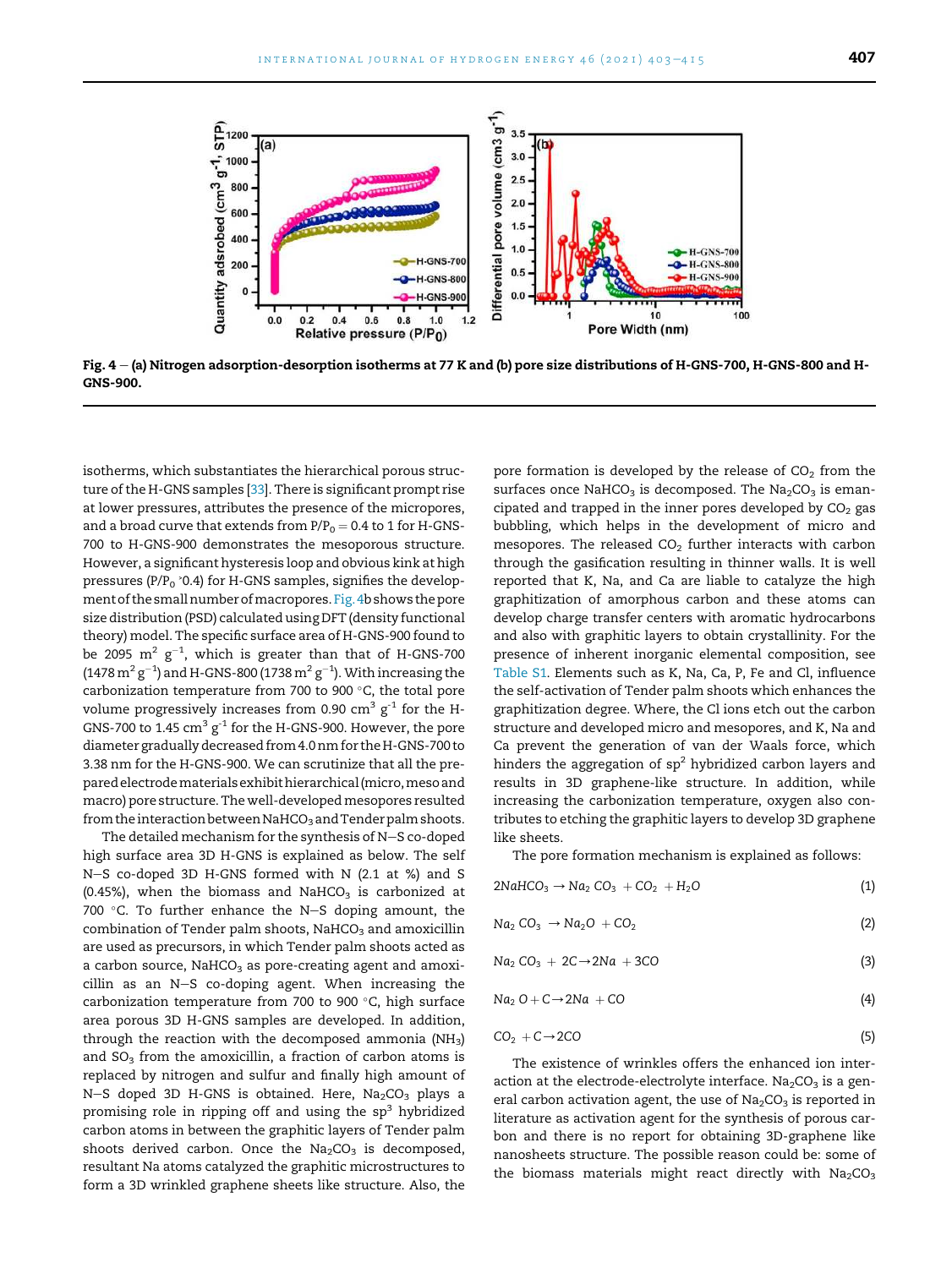without being subjected to carbonization which would certainly generate a huge amount of tar in the reaction and this tar is possible to hinder the catalytic effect of  $Na<sub>2</sub>CO<sub>3</sub>$ . The reaction temperature also plays a major role, the reordering of graphitic microcrystals is restricted at temperature below the melting point of Na2CO3 (850  $^{\circ}$ C). It is realized that no graphene-like sheets are developed when the carbonization is done below 900 °C. According to previous reports, few 3D graphene like materials are developed from some of the biomass precursors, but they have used multiple and critical preparation steps. Herein we have used a single preparation step for self N-S co-doped 3D graphene like sheets.

X-ray photoelectron spectroscopy (XPS) is used to understand the chemical composition of the 3D H-GNS-900. The higher resolution survey spectrum as shown in Fig. S4 confirms the presence of N, C, O and S in H-GNS-900. The highresolution N1 spectra is deconvoluted to four different peaks, which correspond to pyridinic (N6, 398.3 eV), pyrrolic (N5, 399.9 eV), quaternary ( $Q_N$ , 400.8 eV) and oxidized-N (N-Ox, 402.4 eV) [34,35]. Typically, pyrrolic N and pyridinic N are located along the wings of the graphitic carbon plane, while the quaternary N are located at the wings of graphitic carbon plane and within the oxidized 3D graphene like sheets. It is well known that the insertion of even small amounts of heteroatoms (N, S) can significantly improve the physicochemical properties of the carbon network, such as electrochemical activity, conductivity and oxidation stability. In aqueous electrolyte, it is believed that both pyrrolic N and pyridinic N are electrochemically active, which offers the extra pseudo capacitance, whereas the inserted quaternary N into the graphitic planes bonded to the three carbon atoms contribute to the electron transfer and significantly improve the electrical conductivity of carbon network. The deconvoluted S 2p spectra have peaks at 164.0 eV, 165.5 eV, 167.9 eV and 169.3 eV, respectively. The initial two dominated peaks correspond to the S 2p3/2 and S 2p1/2 peaks for the thiophene-S (-C-S-C) due to a spin-orbit coupling, which contributes the pseudo capacitance behavior, and the peaks at 167.9 and 169.3 eV correspond to the oxidized sulfur group  $C-SO<sub>x</sub>-C$ . The obvious development of volatile S-O groups could be responsible for the relatively reduced percentage of S in the prepared samples compared to N after carbonization. The C1s peak at 284.5 eV, 285.8 eV, and 286.8 eV corresponds to  $sp^2$  hybridized C(C=C) atoms in graphene, a broad high-intensity shoulder peak relates to  ${\rm sp^2}$ -C atoms bonded to S and carbonyl groups such as (C=C), (O-C-O) and a low-intensity  $sp^3$  C-N bonds, respectively. The peak at 531.1 eV (C=O) in the O1s spectra shows the existence of oxygen atoms, which efficiently participate in contributing to the pseudo capacitance by improving the wettability of carbon material and involves in faradaic reactions. Elemental composition of prepared materials at different temperatures are determined by XPS and the composition values are listed in Table S2.

#### Electrochemical performance of  $N-S$  co-doped 3D wrinkled graphene sheets-based carbon electrodes

The electrochemical performances of H-GNS 700-900 electrode materials are examined in the aqueous 1 M  $H<sub>2</sub>SO<sub>4</sub>$ electrolyte. Fig. S5a represents the cyclic voltammetry (CV) curves for H-GNS-700 and H-GNS-800 with the nearly rectangular shape at the scan rate of 100 mV  $s^{-1}$ . The specific capacitance  $(C_p)$  of H-GNS-700 and H-GNS-800 electrodes is measured from the charge-discharge (CD) profiles as shown in Fig. S5b at 1 A  $g^{-1}$ . CD curves present the non-linear shape, which indicates both EDLC and PC nature and exhibit capacitance of 270 F  $\rm g^{-1}$  and 364 F  $\rm g^{-1}$  for H-GNS-700 and H-GNS-800 electrodes, respectively.

In order to observe the stability of prepared electrode material, we have done the electrochemical testing of H-GNS-900 in various electrolytes, both in three- and two-electrode configurations at various scan rates and current densities. Initially, the performance of the H-GNS-900 electrode is examined in a three-electrode configuration using 1 M  $H_2SO_4$ . Fig. 5a shows the CV profiles of H-GNS-900 in a potential window of  $0-1$  V. It shows a quasi-rectangular shape at various scan rates with slight pseudo capacitive contribution due to the influence of surface heteroatom (N, S) functionalities. Further electrochemical performance is studied with the CD profiles at different current densities as shown in Fig. 5b. It exhibits the nonlinear behavior with the high chargedischarge rate. A high specific capacitance of 529 F  $g^{-1}$  is obtained at 1.5 A  $g^{-1}$  current density. The increase in current density from 1.5 to 3, 6, 8 and 30 A  $g^{-1}$  results in a gradual decrease in specific capacitance from 529 to 424.8, 420, 377.6, 347.5 F g<sup>-1</sup>, respectively. A specific capacitance of 347.5 F g<sup>-1</sup> is still sustained even at a high current density of 30 A  $\rm g^{-1}$ , which further proves the high ion transfer rate i.e. good rate capability of H-GNS.

Compared with the earlier reports, it is worthy to note that a specific surface area value does not certainly promote a high specific capacitance. For example, while the excellent surface area (2557  $m^2 g^{-1}$ ) of the carbon derived from silk fibroin displayed a specific capacitance of 264 F  $g^{-1}$ ; the much lower surface area (221  $m^2$   $g^{-1}$ ) of the activated carbon obtained from eggshell membrane exhibited a high specific capacitance of 297 F  $g^{-1}$ . The huge variation can be principally ascribed to the variation in their specific active surface area, which can be greatly progressed by a unique morphological structure, such as in case of carbon derived from the eggshell. Thus, a suitable morphological structure can promote a high specific active surface area (accessible surface area for electrolyte ion interaction). This is quite persistent with our data, where the substantially high specific capacitance (529 F  $g^{-1}$ ) with an adequate surface area (2095  $\mathrm{m^2\ g^{-1}}$ ) apparently signifies the high active specific surface area of the 3D H-GNS-900. Here, the excellent electrochemical performance of H-GNS-900 is due to the 3D wrinkled graphene like sheets with interconnected pore structures, which not only exhibits the high specific surface area but also shortens the ion diffusion path length and assists the quick ion transportation. Furthermore, the doping with heteroatoms offers high electrical conductivity, pseudo capacitance and hence better performance.

To further investigate the electrochemical performance of H-GNS-900, a symmetric supercapacitor is fabricated using 1MH2SO4. From Fig. 5c, CV curves show rectangular shape, this is maintained even at high scan rates, denoting the ideal capacitive behavior and good rate performance. In addition, the CD profiles display the symmetrical triangular shape even at higher current densities with no remarkable IR drop; specify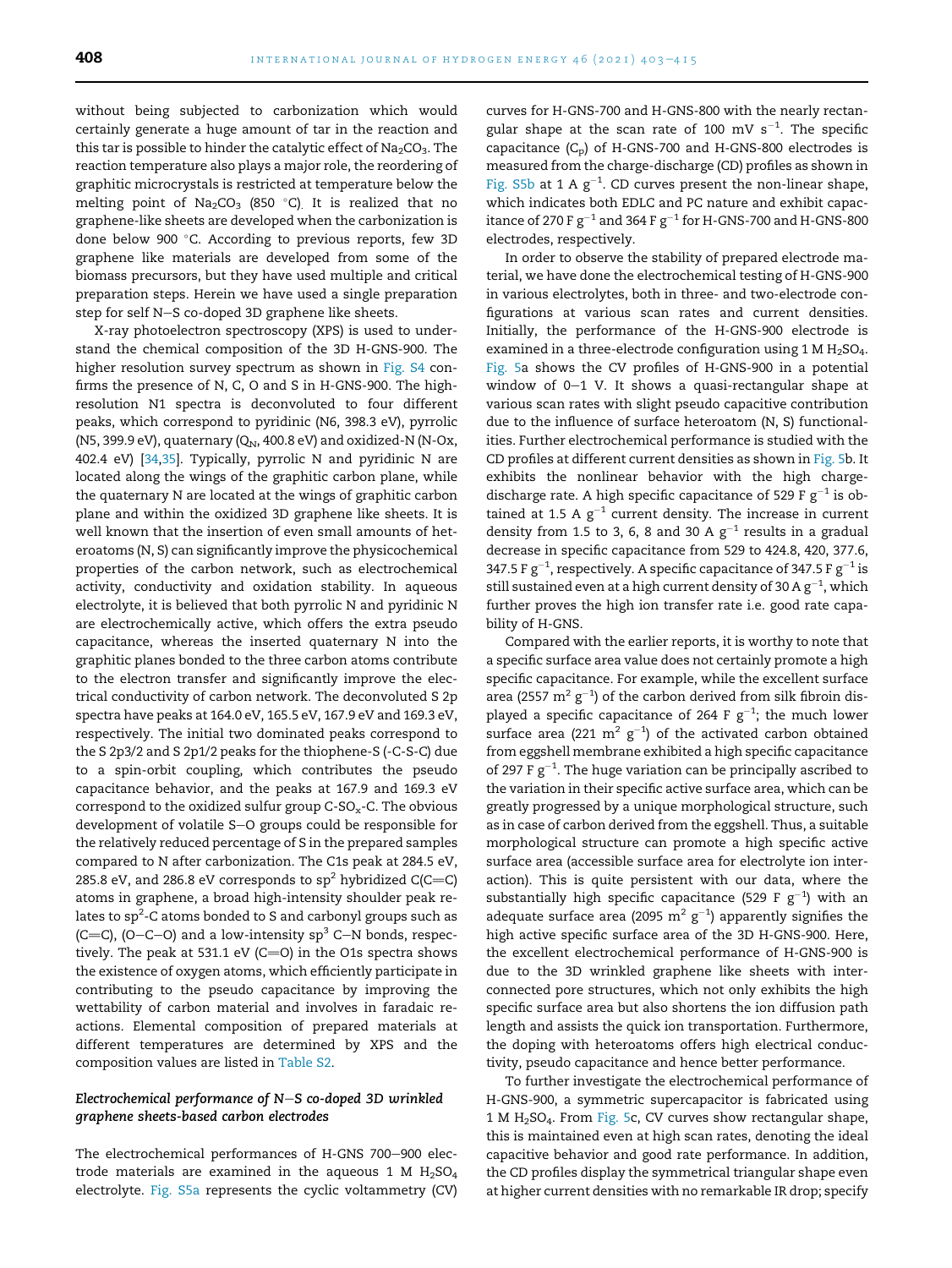

Fig. 5 - Electrochemical capacitive behavior of the H-GNS-900 measured in a three-electrode system: (a) CV curves, and (b) GCD curves in 1 M H<sub>2</sub>SO<sub>4</sub>; (c) CV curves, and (d) GCD curves in 1 M H<sub>2</sub>SO<sub>4</sub> for two electrode configurations.

the electrochemical reversibility with low internal resistance (Fig. 5d). A high specific capacitance of 330 F g $^{-1}$  at 1 A g $^{-1}$  and a gradual decrease in specific capacitance (148 F  $\rm g^{-1})$  is observed with increased current density (30 A  $\rm g^{-1}$ ). The symmetric system also exhibits a maximum energy density of 11.5 Wh  $\rm kg^{-1}$  at a power density of 0.5 kW  $\rm kg^{-1}$ . Information on variation of N, S content with carbonization temperature and its influence on electrochemical performance is given in the supplementary data file.

Further, a standard technique to study equivalent series resistance  $(R_s)$ , charge transfer resistance  $(R_{\rm ct})$ , and capacitive behavior etc. widely known as electrochemical impedance spectroscopy (EIS) is implemented. The Nyquist plot of H-GNS-900 electrode in 1 M  $H<sub>2</sub>SO<sub>4</sub>$  in the frequency ranges from 100 kHz to 10 mHz is shown in Fig. S6. A semicircle at high frequencies with a diameter of ~2.89  $\Omega$  along the real axis denotes the charge-transfer resistance at the electrodeelectrolyte interface. This low  $R<sub>ct</sub>$  could be due to the unique 3D porous graphene sheets with the interconnected hierarchical porous structure, which reduces the ion diffusion length, acts as ion transportation channels and also behave as ion buffering reservoirs. The low equivalent series resistance of  $\sim$  0.28  $\Omega$ , at a high-frequency region, signifies that the hetero-atom doping increases pore accessibility for the ions, and are facilitated with good intrinsic electronic properties of the electrode material, also it could be due to the smaller contact resistance between the electrode material and electrolyte ions. The vertical line at mid-frequency range is a characteristic of ideal capacitor behavior denotes the Warburg impedance ascribed to the frequency dependence of ion diffusion/transfer. In addition, the wrinkled thinner walls of the H-GNS-900 improve the diffusion of the ions readily. The measured values from the Nyquist and bode plot are given as below; R<sub>s</sub> = 0.28  $\Omega$ , R<sub>ct</sub> = 2.89  $\Omega$ , W = 0.47  $\Omega$ . From the bode plot, it is observed that the phase angle of H-GNS is  $88^\circ$  which is nearer to that of an ideal capacitor value of 90 . This resulting of low equivalent series resistance, low charge-transfer resistance, low relation time, high phase angle and excellent specific capacitance suggest the superior electrochemical properties of H-GNS, which are favorable for a supercapacitor device. The variation of the phase angle from 90° supports the pseudo capacitive behavior. Relaxation time constant ( $\tau_0 = 1/2$  $\rm f_{0},~f_{0}$  = frequency at  $-45^{\circ})$  is a significant feature of the supercapacitor device. Time constant for H-GNS is found to be 2.1 s. This low relaxation time of H-GNS reveals diffusion of ions deeper into the electrode material and that the supercapacitor device achieved its maximum capacitance with rapid recharging. It is well recognized that the high-power density relates to lower relaxation time constant values. This value is rapid than that of the commercially available Maxwell's supercapacitors (3.86 s).

In the present scenario, flexible supercapacitors are given considerable attention in flexible energy storage device for wearable applications such as electronic appliances, electric devices and smart garments etc. Considering the notable role of electrolyte and current collectors in such design, we intent to assemble solid-state flexible supercapacitor using H-GNS-900 as an electrode material with  $PVA/H<sub>2</sub>SO<sub>4</sub>$  based solid-state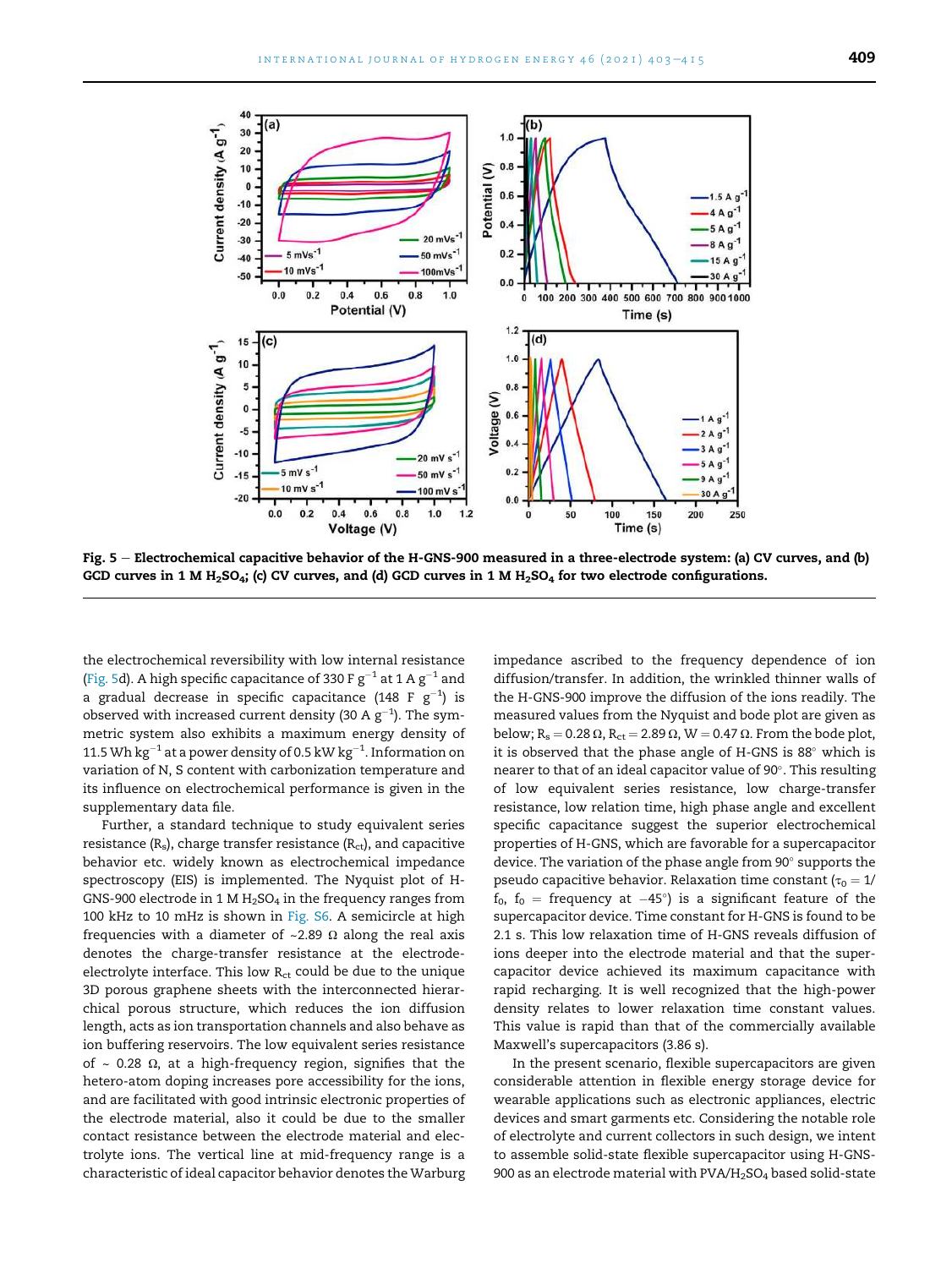

Fig.  $6$  – Electrochemical studies of H-GNS-900 (a) CV curves in PVA/H<sub>2</sub>SO<sub>4</sub> gel electrolyte, (b) GCD curves in PVA/H<sub>2</sub>SO<sub>4</sub>; (c) CV curves in Agarose/NaCl hydrogel electrolyte, (d) GCD profiles in Agarose/NaCl in two electrode configurations.

gel electrolyte. The CV and CD performance of such fabricated device is shown in Fig.  $6a-b$ . The CV curves show nearly rectangular shape in the potential window of  $0-0.9$  V, and the measured specific capacitance from the CD curves is 112.1 F  $g^{-1}$  at 1 A  $g^{-1}$ . The step by step decrement in specific capacitance 105.7, 104.3, 94.6, 93.3, 91.11 F  $\rm g^{-1}$  is observed as the current density is increased. It retains 81.3% of initial capacitance and exhibits high energy of 12.6 Wh  $\text{kg}^{-1}$  at a power density of 450 W  $\rm kg^{-1}$ , respectively.

Further, we report a fully bio-compatible solid-state flexible supercapacitor using a NaCl-Agarose hydrogel electrolyte. It is less expensive and environmentally friendly, consists of chemically interconnected Agarose backbone with sub micrometer pores. NaCl-Agarose gel electrolyte is prepared by inclusion of both  $Na^+$  and  $Cl^-$  ions into hydrogen-bonded interconnected self-construction of molecules of Agarose gel. This porous structured gel electrolyte facilitates the rapid ion transfer channels, resulting in high-energy storage capacity. To all above, the simple gelation process, low cost of Agarose and NaCl salt, permits this solid-state flexible supercapacitor to be fabricated appreciably. Fig. 6c shows the CV curve for biocompatible solid-state flexible supercapacitor. It reveals a quasi-rectangular shape at different scan rates and  $C_p$  is measured from the CD curves (Fig. 6d) at current densities in the range of 1.5–15 A  $g^{-1}$ . CV plots demonstrate symmetrical shape with a small IR drop in a wide range of current densities signifying excellent rate capability. A  $C_p$  of 120 F g $^{-1}$  at 1.5 A g $^{-1}$  and a C<sub>p</sub> of 95 F g $^{-1}$  is still maintained at a high current density of 15 A  $g^{-1}$ . It also shows high rate capability of 79% at a current density of 15 A  $g^{-1}$  with a high

energy density of 10.6 W h  $kg^{-1}$  and power density of 599 W  $kg^{-1}$ . Calculations are made based on considering total mass of the two symmetric electrodes. There are no observed changes in CD curves when flexible capacitor is bended at angles from 0 to 180 $^{\circ}$  at a current density of 1.5 A g $^{-1}$  as shown in Fig. S7a. Interestingly, the three flexible supercapacitors connected in series can power up a red LED for 15 min after charging for 60 s.

The commercial supercapacitor industry is dominated by organic electrolyte owing to their high working voltage range. Also, it facilitates the utilization of cheaper materials for current collectors and packages. In this work, 1.5 M tetraethylammoniumtetrafluroborate (TEABF4) in PC solution is used as electrolyte. The CV and CD profiles are shown in Fig. 7a-b in an organic electrolyte. The H-GNS-900 exhibits a superior  $C_p$  of 140, 132, 124, 109 F  $g^{-1}$  at 1, 2, 5, and 10 A  $g^{-1}$ current density respectively and also presents a high energy density of 43.75 Wh  $kg^{-1}$  at a power density of 750 W  $kg^{-1}$ . Comparison of electrochemical performance of the present work with previously reported biomass-derived porous carbon listed in Table S3. Noticeably, the calculated specific capacitance for H-GNS-900 in the organic electrolyte is lower than that of aqueous electrolyte, attributed to the larger solvated ion sizes and lower dielectric constants of organic electrolytes. Also, the pseudo capacitance contribution from carbon-based electrode materials is less in case of organic electrolytes.

Furthermore, non-aqueous electrolytes such as ionic liquids are acquiring the potential interest in energy storage devices due to their high and stable voltage range. Added to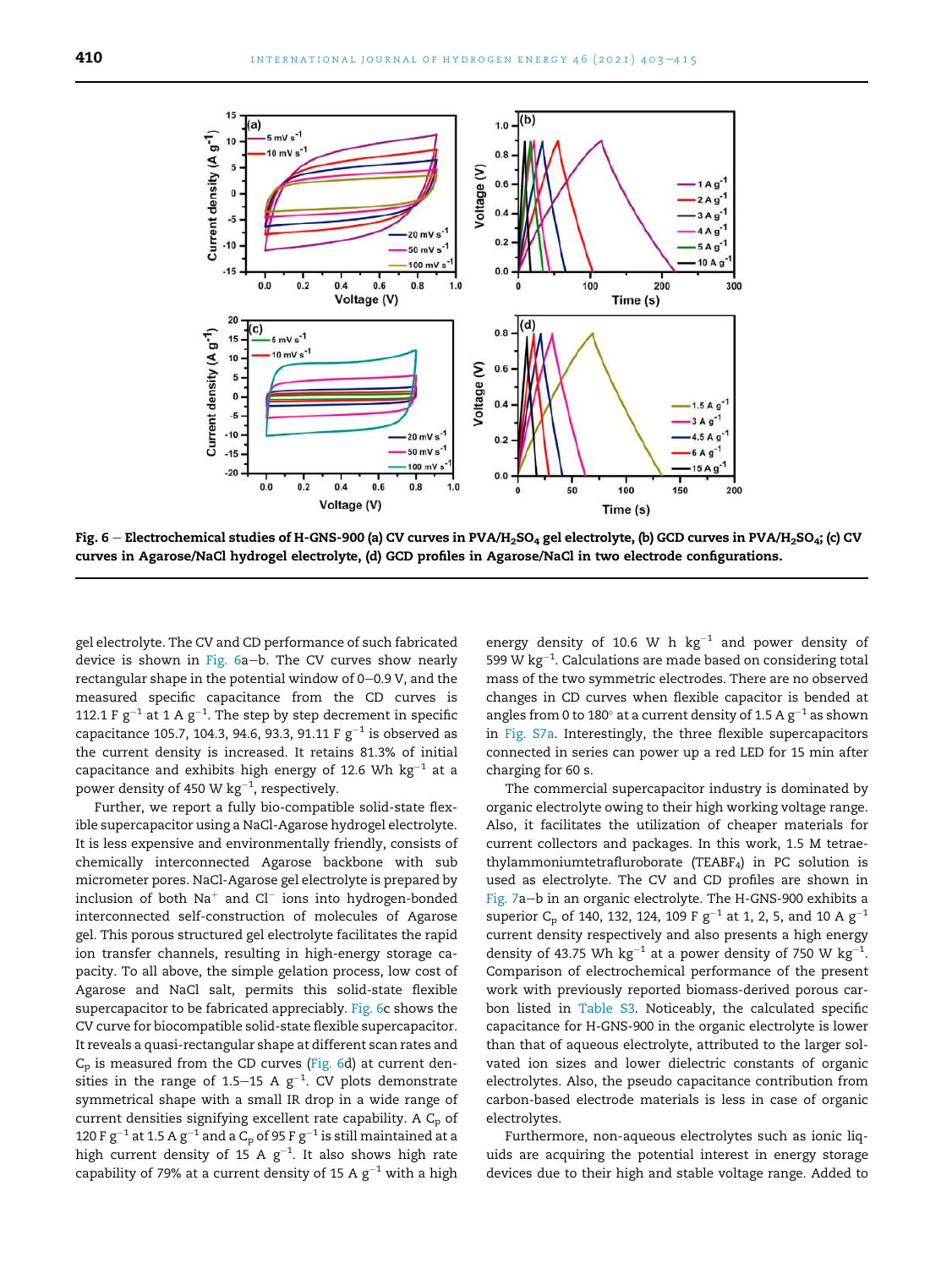

Fig.  $7$  – Electrochemical performance characteristics measured in two electrode configuration (a) CV curves at various scan rates, and (b) GCD curves at different current densities in 1.5 M TEABF<sub>4</sub>/PC electrolyte; (c) CV curves of H-GNS/IL, (d) CD profiles at various current densities in [BMIM][TFSI] electrolyte.

the above, high ionic conductivity, a wide voltage window  $(3-7 V)$ , low vapor pressure, superior thermal and electrochemical stability make ionic liquids an ideal eco-friendly alternative to organic electrolytes. However, the presence of water molecules may reduce the working potential of ionic liquids. Hence, to overcome this, we have used hydrophobic 1 butyl-3-methylimidazoliumbis (trifluoromethanesulfonyl) imide [BMIM] [TFSI] ionic liquid at atmospheric conditions to obtain high energy and power densities. In general, ionic liquid-based supercapacitors are fabricated in glove box condition but in the present work, we have assembled the symmetric device using environmentally compatible [BMIM][TFSI] ionic liquid. The CV curve and CD plots of H-GNS-900 electrode in  $[BMIM][TFSI]$  are shown in Fig. 7c-d. The curves have the nearly rectangular pattern, and stable up to working voltage of 3 V. A specific capacitance of 85 F  $\rm g^{-1}$  at 2 A  $\rm g^{-1}$  is realized for the full device and this value is comparably high to the reported values. This advancement in the working potential and the specific capacitance in ionic liquid electrolyte resulted in enhanced energy and power density of 106.3 Wh  $\text{kg}^{-1}$  and 3 kW  $\text{kg}^{-1}$  respectively. This enhanced electrochemical performance in ionic liquid electrolyte can be attributed to (i) the high specific surface area and unique pore size distribution which matches the size of the electrolyte ion leading to substantial specific capacitance improvement; (ii) the interaction of lone pair electrons in nitrogen atoms of H-GNS and imidazolium ring which greatly improves the binding energy, charge transfer from nitrogen to carbon atoms, thereby enhanced electrical conductivity leading to improved performance; (iii) the unique pore nature and the large amount of wrinkles present in the surface of H-GNS increases the surface accessibility to ions, decrease the electrolyte ion diffusion distance to the inner pore walls thereby contributing more to improved electrochemical performance.

Fig. 8a displays the Ragone plots of the H-GNS-900, i.e., the energy densities versus power densities, determined in various electrolytes. Impressively, excellent energy density of 106.3 Wh  $\text{kg}^{-1}$  at a power density of 3 kW  $\text{kg}^{-1}$  in the ionic liquid, and large energy density of 43.75 Wh  $\rm kg^{-1}$  at a power density of 750 W  $kg^{-1}$  in an organic electrolyte is achieved. This realized energy and power densities in organic and ionic liquid electrolytes are higher than the previous reports on heteroatom doped carbon materials derived from biomass. The long-term stability of electrode materials is a crucial parameter for their potential applications in practical supercapacitors. Fig. 8b shows the rate capability plot in various electrolytes. In addition, the cyclic capability of H-GNS-900 electrode is studied for continuous 10, 000 cycles (see Fig. 8c) at 5 A  $g^{-1}$  current density and surprisingly 93% of initial capacitance is retained over 10,000 cycles. The above observation validates that the Tender palm shoots derived carbon holds excellent electrochemical stability and good electrochemical performance in the three, and twoelectrode systems. Due to high power/energy density, H-GNS based supercapacitor could power up a red LED with 3 V voltage window in the organic electrolyte and drive a toy fan. The energy density levels with recent reports are compared in the Ragone plot with our work  $[36-47]$ .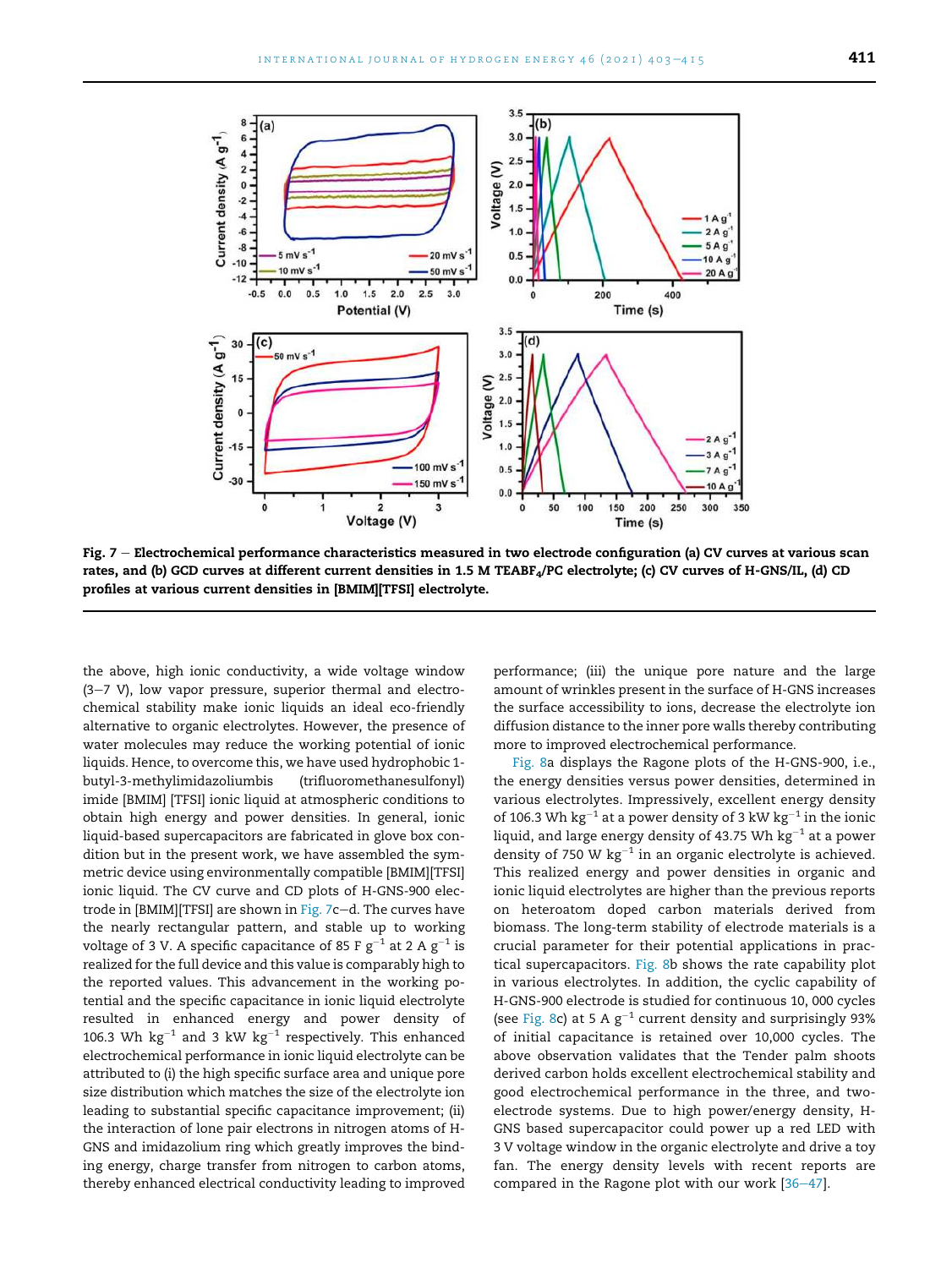

Fig.  $8 - (a)$  A Ragone plot; (b) Specific capacitance as a function of current densities in different electrolytes for H-GNS-900; (c) Capacitance retention of H-GNS-900 at a current density of 5 A  $\rm g^{-1}$  over 10,000 cycles in 1 M H<sub>2</sub>SO<sub>4</sub>.

#### Conclusion

In conclusion, self N-S co-doped hierarchical porous 3D graphene like nanosheets are developed through a simple carbonization and self-activation process from biomass Tender palm shoots. The inherent inorganic elements composition such as K, Cl, P, O, S, Ca and Fe in biomass influence a selfactivation in addition to the carbonization process in presence of  $Na<sub>2</sub>CO<sub>3</sub>$  and thereby produce a unique porous wrinkled 3D graphene-nanosheets. Moreover, H-GNS-900 electrode material exhibits a high electrochemical performance in various aqueous and non-aqueous electrolytes. This is due to the high specific surface, hierarchical 3D porous structure, the high degree of graphitization, and excellent electrical conductivity along with nitrogen-sulfur co-doping. The present results suggest the possibility of utilizing nature to improve the development of electrode materials with high performance through simple methods. This method holds significance for the low-cost and large-scale production of excellent performance electrode materials for electrochemical devices.

#### Experimental

#### Materials synthesis

In a typical preparation process, the Tender palm shoots is dried in air and ground to a fine powder. The obtained fine powder is pre-carbonized at 350 °C for 2 h under  $N_2$  gas flow in a tubular furnace, which resulted in the complete decomposition of carbohydrates to carbon. The collected precarbonized sample is mixed with NaHCO<sub>3</sub> in 1:1 mass ratio. The entire mixture is dissolved in DI water, kept undisturbed for overnight, later the mixture dried at 70  $\degree$ C for 8 h. The dried sample is then placed in a ceramic crucible and heated at 700 °C for 2 h under  $N_2$  atmosphere. To further enhance the N-S co-doping amount the above procedure is repeated with the addition of 15 wt % of Amoxicillin followed by carbonization from 700 to 900 °C (heating rate 5 °C per minute) for 2 h, under  $N_2$  gas flow in a tubular furnace. The collected sample is washed with ethanol and de-ionized water to remove the impurities such as  $Na<sub>2</sub>CO<sub>3</sub>$ . Finally, the 3D H-GNS sample is collected by drying at 80 °C overnight in an oven. The obtained samples are referred as H-GNS-700, H-GNS-800 and H-GNS-900.

#### Materials characterization

The structural properties of prepared materials were analyzed by using X-ray diffraction (XRD) studies conducted with a PANalytical X'Pert Pro X-ray diffractometer with a CuKa radiation source ( $\lambda = 0.15406$  nm) in the 2 $\theta$  range between 5 $^{\circ}$  and  $90^\circ$  with a step size of 0.02. Raman spectroscopy measurements were taken using a confocal WiTech Raman spectrometer with an Nd: YAG laser (532 nm). For morphological studies, FEI Inspect F scanning electron microscope was used. The morphology of the samples was observed using highresolution transmission electron microscopy (HR-TEM) with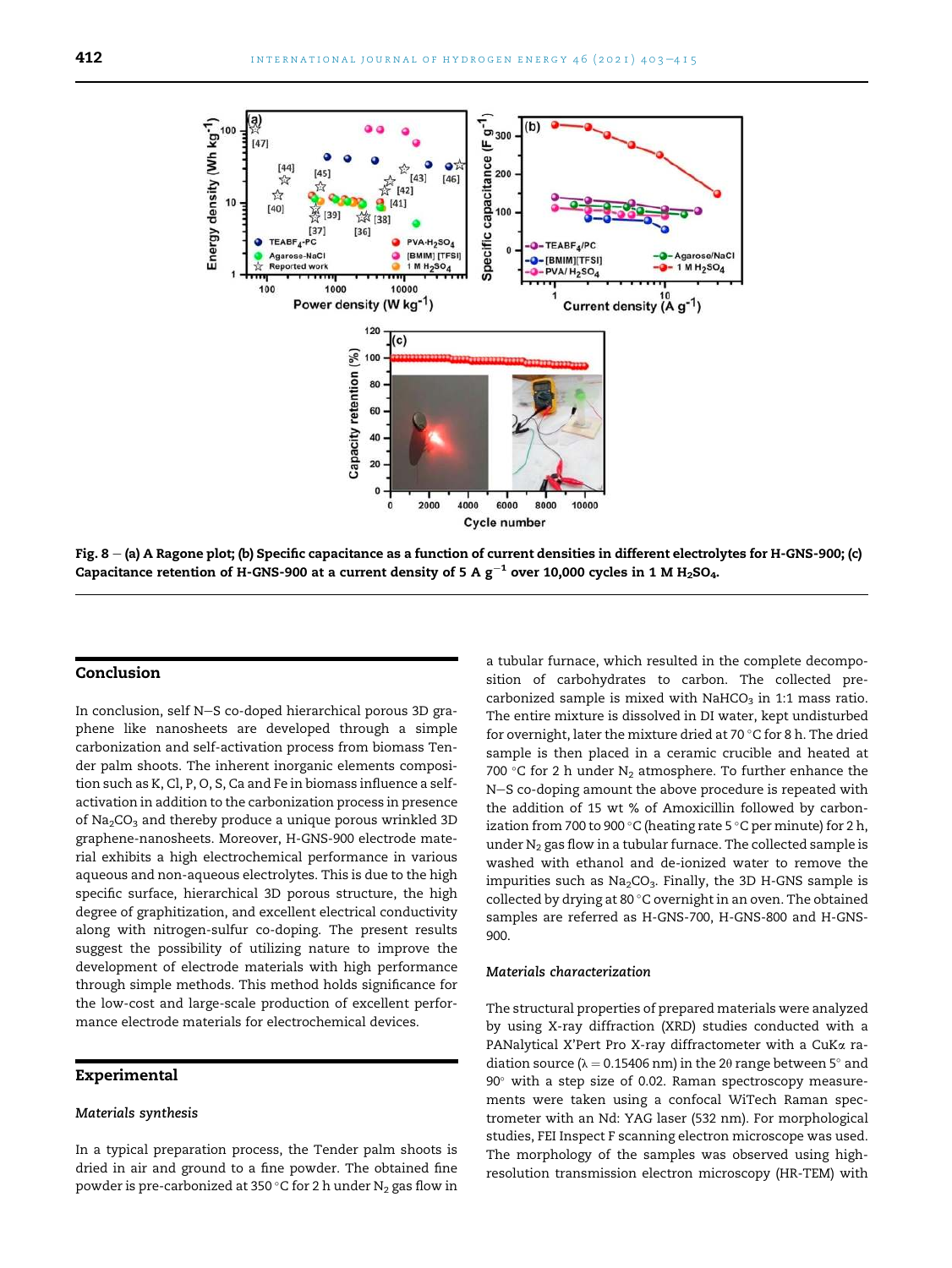a Tecnai G2 20 operated at 200 keV. The surface chemical characteristics were performed by energy dispersive spectroscopy (EDX). Surface area and pore size distribution analysis of H-GNS were performed in micromeritics ASAP 2020 instrument. X-ray photoelectron spectroscopy was carried out in Specs X-ray photoelectron spectrometer, X-ray source being Mg Ka and analyzer PHOIBOS 100MCD.

#### Electrochemical characterization

The working electrodes are prepared by mixing 80 wt % assynthesized powder samples with 15 wt % acetylene black and 5 wt % Polytetrafluoroethylene (PTFE). After that, N-Methyl-2-pyrrolidone (NMP) is added to form homogenous slurry, which is coated on a piece of a carbon sheet current collector. The loading of as-prepared sample on carbon sheet is approximately 2 mg with an area of 1 cm $^2\!\!$  . The as-prepared electrodes are dried at 70  $^{\circ}$ C overnight. The electrochemical measurements (Cyclic voltammetry (CV), charge-discharge (CD) characteristics and electrochemical impedance spectroscopy (EIS) measurements) are carried out on a CH1608C workstation. The electrochemical response of 3D H-GNS is studied in three and two electrode configurations in aqueous (1 M H2SO4) electrolyte. For the three-electrode system, 3D H-GNS, Ag/AgCl, and Pt wire are used as working, reference and counter electrodes, respectively. The EIS measurement is conducted for the 3D H-GNS electrode material in the frequency ranging from 10 mHz to 100 kHz with 5 mV amplitude. In order to practically exhibit the potential applications of H-GNS in supercapacitors, the model supercapacitor device is assembled in ionic liquid [BMIM] [TFSI]), all solid-state gel electrolyte (PVA/1 M  $H_2$ SO<sub>4</sub>), NaCl-Agarose hydrogel and with organic electrolyte (TEABF4/PC). The supercapacitor assembly consists of H-GNS-900 coated carbon sheet as electrodes, polypropylene membrane as a separator, [BMIM] [TFSI] ionic liquid as an electrolyte and stainless sheets (SS) as current collectors. A separator soaked and dried with ionic liquid is placed between two electrodes. This setup is further sandwiched between two Perspex sheets along with SS current collectors. Similarly, all-solid-state supercapacitor device is fabricated using gel electrolyte (PVA/1 M  $H_2SO_4$ ) placed between the electrode materials coated on carbon cloth. The specific capacitance (C), power density (P), and energy density (E) values are measured using the below-given equations. For two electrode system in the organic electrolyte, H-GNS-900 material slurry is prepared, coated on aluminum foil, dried initially at 60 °C for 12 h and later at 120 °C for 6 h. The prepared electrodes are then cut into 12 mm discs and used for coin cell fabrication. The cell is constructed in a glove-box under an argon atmosphere using 2032-type coin cell, glassy fiber (GF/D) from Whatman as a separator and 1.5 M tetraethylammoniumtetrafluroborate (TEABF<sub>4</sub>) in PC solution as electrolyte. Agarose-NaCl bio-compatible gel electrolyte is prepared by addition of 1 g of Agarose powder to 0.5 M NaCl solution followed by continuous magnetic stirring, and simultaneous heat treatment at 100 $^{\circ}$ C. The resultant agarose gel is poured on a glass plate and allowed to cool down at room temperature. As prepared thick gel film was removed from the glass plate, and then sandwiched with H-GNS-900 electrodes.

For three electrode configurations [48,49]

$$
C = \frac{I}{m \times \frac{\Delta E}{\Delta t}}
$$
 (7)

For the two electrode configuration  $[50-52]$ 

 $\overline{C}$ 

$$
=\frac{4 \times I}{m1 \times \frac{dE}{dt}}
$$
, specific capacitance of the single electrode of full cell

$$
C = \frac{I}{M \times \frac{dE}{dt}}
$$
; for full device specific capacitance (9)

$$
E = \frac{1 \times C \times (AE)^2}{2 \times 3.6}
$$
 (10)

$$
P = \frac{E \times 3600}{\Delta t} \tag{11}
$$

where C stands for the specific capacitance, I is the discharge current,  $\Delta V$  is the working potential of the electrode material,  $\Delta t$  is the discharge time, m is the mass of the active material on electrodes,  $m_1$  is the mass of the active material on two electrodes, M is the total active mass of the two electrodes, E is the energy density and P is the power density of the full device.

#### Declaration of competing interest

The authors declare that they have no known competing financial interests or personal relationships that could have appeared to influence the work reported in this paper.

#### Acknowledgment

The authors thank Indian Institute of Technology Madras (IITM), India and Ministry of Human Resources and Development (MHRD), Government of India for financial support. Authors would also like to thank Mr. K Nanaji (ARCI) for his assistance in executing electrochemical measurements in organic electrolyte. We thank Sophisticated Analytical Instruments Facility (SAIF), IITM, Chennai, for providing essential instrumental facility.

#### Appendix A. Supplementary data

Supplementary data to this article can be found online at https://doi.org/10.1016/j.ijhydene.2020.09.161.

#### references

[1] Mei L, Cui X, Duan Q, Li Y, Lv X, Wang H guo. Metal phthalocyanine-linked conjugated microporous polymer hybridized with carbon nanotubes as a high-performance flexible electrode for supercapacitors. Int J Hydrogen Energy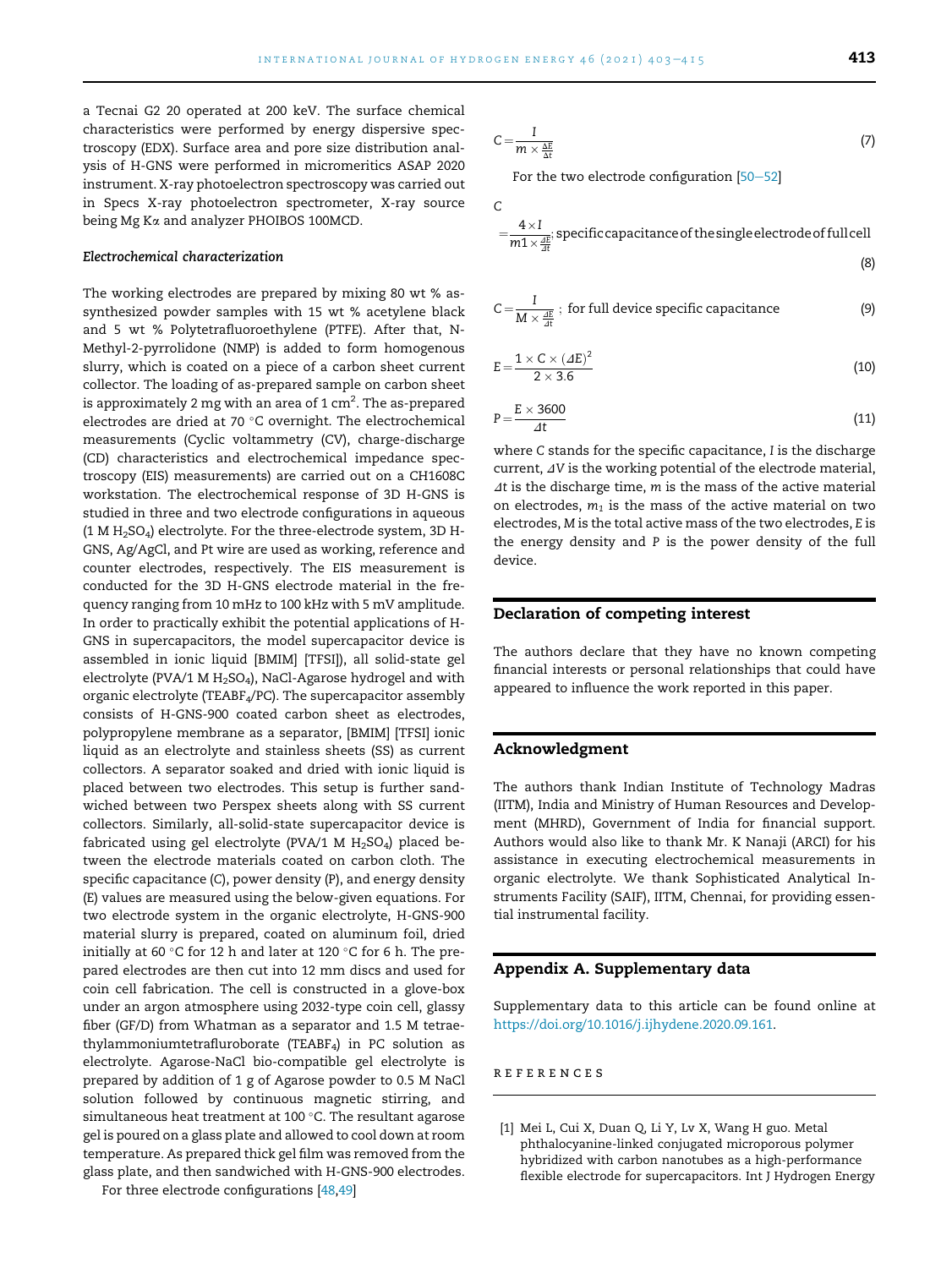2020;45:22950-8. https://doi.org/10.1016/ j.ijhydene.2020.06.208.

- [2] Zhu X, Tao H, Li M. Co-precipitation synthesis of nickel cobalt hexacyanoferrate for binder-free high-performance supercapacitor electrodes. Int J Hydrogen Energy 2020;45:14452-60. https://doi.org/10.1016/ j.ijhydene.2020.02.188.
- [3] Wazir MB, Daud M, Ullah N, Hai A, Muhammad A, Younas M, et al. Synergistic properties of molybdenum disulfide (MoS2) with electro-active materials for high-performance supercapacitors. Int J Hydrogen Energy 2019;44:17470-92. https://doi.org/10.1016/j.ijhydene.2019.04.265.
- [4] Mangisetti SR, Pari B, Kamaraj M, Ramaprabhu S. Performance of partially exfoliated nitrogen-doped carbon nanotubes wrapped with hierarchical porous carbon in electrolytes. ChemSusChem 2018;11:1664-77. https:// doi.org/10.1002/cssc.201800147.
- [5] Liu L, Niu Z, Chen J. Unconventional supercapacitors from nanocarbon-based electrode materials to device configurations. Chem Soc Rev 2016;45:4340-63. https:// doi.org/10.1039/c6cs00041j.
- [6] Sowmya Selvakumar M. Multilayered electrode materials based on polyaniline/activated carbon composites for supercapacitor applications. Int J Hydrogen Energy 2018;43:4067-80. https://doi.org/10.1016/ j.ijhydene.2017.10.106.
- [7] Demir M, Ashourirad B, Mugumya JH, Saraswat SK, El-Kaderi HM, Gupta RB. Nitrogen and oxygen dual-doped porous carbons prepared from pea protein as electrode materials for high performance supercapacitors. Int J Hydrogen Energy 2018;43:18549-58. https://doi.org/10.1016/ j.ijhydene.2018.03.220.
- [8] Lal MS, Arjunan A, Balasubramanian V, Sundara R. Redoxactive polymer hydrogel electrolyte in biowaste-derived microporous carbon-based high capacitance and energy density ultracapacitors. J Electroanal Chem 2020;870:114236-44. https://doi.org/10.1016/ j.jelechem.2020.114236.
- [9] Mangisetti SR, Kamaraj M, Sundara R. Green approach for synthesizing three different carbon microstructures from a single biowaste Bombax malabaricum for fully biocompatible flexible supercapacitors and their performance in various electrolytes. ACS Omega 2019;4:6399-410. https://doi.org/10.1021/acsomega.9b00263.
- [10] Péan C, Merlet C, Rotenberg B, Madden PA, Taberna PL, Daffos B, et al. On the dynamics of charging in nanoporous carbon-based supercapacitors. ACS Nano 2014;8:1576-83. https://doi.org/10.1021/nn4058243.
- [11] Samantaray SS, Mangisetti SR, Ramaprabhu S. Investigation of room temperature hydrogen storage in biomass derived activated carbon. J Alloys Compd 2019;789:800-4. https:// doi.org/10.1016/j.jallcom.2019.03.110.
- [12] Lee SH, Lee TH. High performance hybrid supercapacitors with LiNi1/3Mn1/3Co1/3O2/activated carbon cathode and activated carbon anode. Int J Hydrogen Energy 2018;43:15365-9. https://doi.org/10.1016/ j.ijhydene.2018.06.089.
- [13] Xing L, Wu X, Huang K. High-performance supercapacitor based on three-dimensional flower-shaped Li 4 Ti 5 O 12 -graphene hybrid and pine needles derived honeycomb carbon. J Colloid Interface Sci 2018;529:171-9. https://doi.org/ 10.1016/j.jcis.2018.06.007.
- [14] Xing L-L, Zhao G-G, Huang K-J, Wu X. A yolk-shell  $V_2O_5$ structure assembled from ultra-thin nanosheets and coralline-shaped carbon as advanced electrodes for a high

performance asymmetric supercapacitor. Dalton Trans 2018;47:2256-65. https://doi.org/10.1039/c7dt04660j.

- [15] Gao Y-P, Zhai Z-B, Huang K-J, Zhang Y-Y. Energy storage applications of biomass-derived carbon materials: batteries and supercapacitors. New J Chem 2017;41:11456-70. https:// doi.org/10.1039/c7nj02580g.
- [16] He S, Chen W. 3D graphene nanomaterials for binder-free supercapacitors: scientific design for enhanced performance. Nanoscale 2015;7:6957-90. https://doi.org/10.1039/ C4NR05895J.
- [17] Venkateshalu S, Nirmala A, Electrochem GJ, Venkateshalu S, Nirmala A. Review - heterogeneous 3D graphene derivatives for supercapacitors. J Electrochem Soc 2020;167. https:// doi.org/10.1149/1945-7111/ab6bc5. 050509-20.
- [18] Zhang Y, Wen G, Fan S, Ma W. 3D Carboxyl and hydroxyl coenriched graphene hydrogels as binder-free electrodes for symmetric supercapacitors. Int J Hydrogen Energy 2019;44:23726-40. https://doi.org/10.1016/ j.ijhydene.2019.07.045.
- [19] Çögenli MS, Yurtcan AB. Heteroatom doped 3D graphene aerogel supported catalysts for formic acid and methanol oxidation. Int J Hydrogen Energy 2020;45:650-66. https:// doi.org/10.1016/j.ijhydene.2019.10.226.
- [20] Frackowiak E, Béguin F. Carbon materials for the electrochemical storage of energy in capacitors. Carbon N Y 2001;39:937-50. https://doi.org/10.1016/S0008-6223(00)00183-4.
- [21] Kim C, Zhu C, Aoki Y, Habazaki H. Heteroatom-doped porous carbon with tunable pore structure and high specific surface area for high performance supercapacitors. Electrochim Acta 2019;314:173-87. https://doi.org/10.1016/ j.electacta.2019.05.074.
- [22] Li B, Xing R, Mohite SV, Latthe SS, Fujishima A, Liu S, et al. CoS2 nanodots anchored into heteroatom-doped carbon layer via a biomimetic strategy: boosting the oxygen evolution and supercapacitor performance. J Power Sources 2019;436:226862-9. https://doi.org/10.1016/ j.jpowsour.2019.226862.
- [23] Rani S, Kamaraj M, Ramaprabhu S. Electrochimica Acta Ndoped 3D porous carbon-graphene/polyaniline hybrid and Ndoped porous carbon coated gC3N4 nanosheets for excellent energy density asymmetric supercapacitors. Electrochim Acta 2019;305:264-77. https://doi.org/10.1016/ j.electacta.2019.03.043.
- [24] Shaheen S, Alfasane A, Akolade I, Aziz A, Yamani ZH. Polyaniline and heteroatoms - enriched carbon derived from Pithophora polymorpha composite for high performance supercapacitor. J Energy Storage 2020;30:101562. https:// doi.org/10.1016/j.est.2020.101562.
- [25] Xing L, Huang K, Cao S, Pang H. Chestnut shell-like Li 4 Ti 5 O 12 hollow spheres for high-performance aqueous asymmetric supercapacitors. Chem Eng J 2018;332:253-9. https://doi.org/10.1016/j.cej.2017.09.084.
- [26] Pan Z, Zhi H, Qiu Y, Yang J, Xing L, Zhang Q, et al. Achieving commercial-level mass loading in ternary-doped holey graphene hydrogel electrodes for ultrahigh energy density supercapacitors. Nanomater Energy 2018;46:266-76. https:// doi.org/10.1016/j.nanoen.2018.02.007.
- [27] Liang Q, Ye L, Huang Z-H, Xu Q, Bai Y, Kang F, et al. A honeycomb-like porous carbon derived from pomelo peel for use in high-performance supercapacitors. Nanoscale 2014;6:13831-7. https://doi.org/10.1039/C4NR04541F.
- [28] Xia J, Zhang N, Chong S, Li D, Chen Y, Sun C. Threedimensional porous graphene-like sheets synthesized from biocarbon via low-temperature graphitization for a